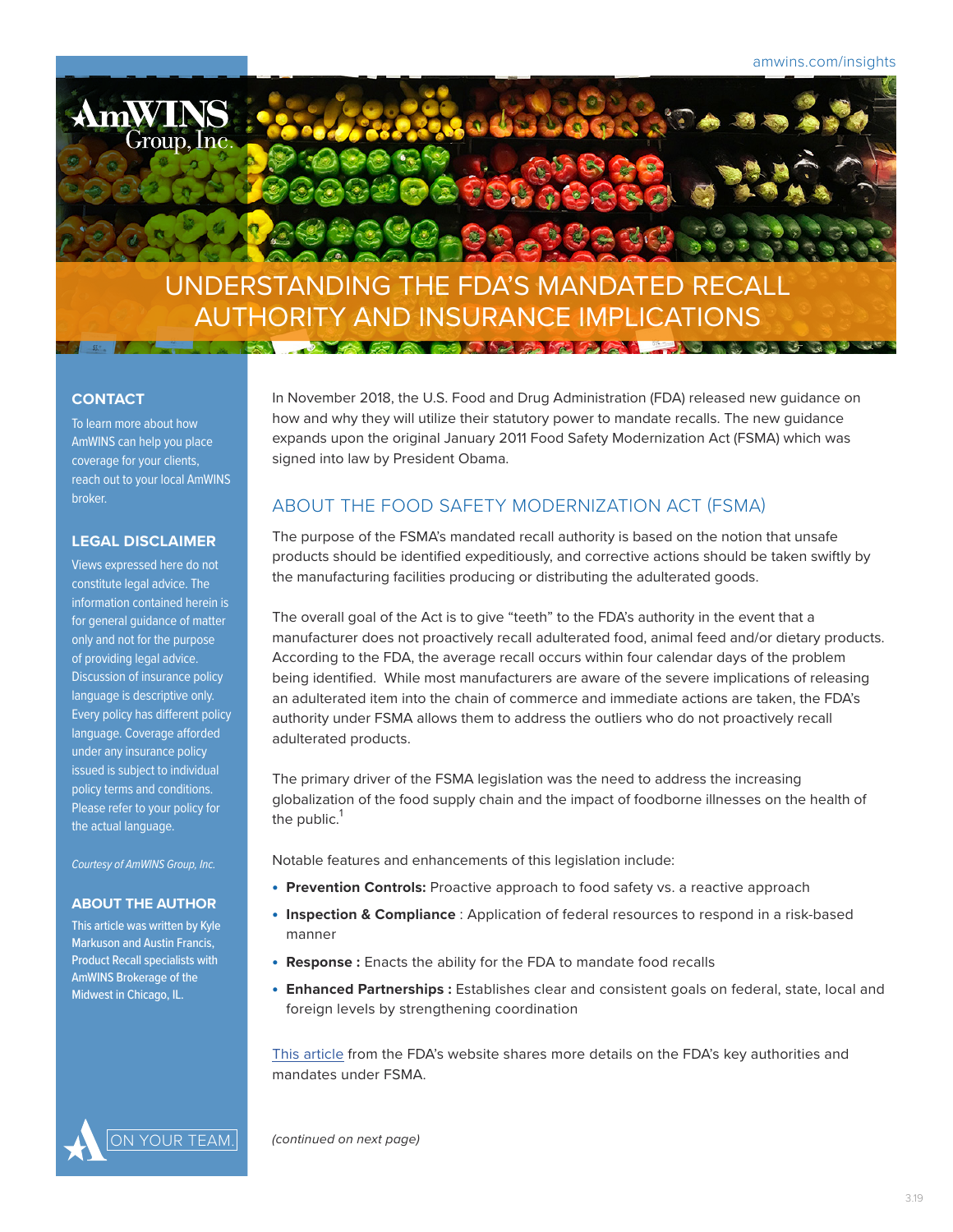*(continued from previous page)* 

## NEW GUIDANCE ON MANDATORY FOOD RECALLS

The [advisory document containing new guidance from the FDA](https://www.fda.gov/downloads/Food/GuidanceRegulation/GuidanceDocumentsRegulatoryInformation/UCM445437.pdf) stipulates that certain criteria must be met before the FDA can exercise its mandatory recall authority. First, there must be reasonable probability that a consumable product is adulterated or misbranded. In addition, the FDA must have reasonable probability that use or exposure to this product will cause serious adverse health consequences in or death to humans or animals.

After the criteria for a mandatory recall has been met, the FDA must first give the party responsible for the product an opportunity to discontinue distribution and recall the product. The FDA does this by sending notification of this opportunity in writing to the responsible party. If the responsible party fails to comply, the FDA may order the party to cease distribution, order the responsible party to notify others to cease distribution, and give the party the chance for an informal hearing which is held no more than two days after the FDA issues the order.

Upon completion of these steps, the FDA Commissioner may mandate a recall if it is determined that removal of the product is necessary.

In the event of a mandatory recall, the FDA will ensure a press release is published with details on the recall. It may also issue additional alerts and announcements as appropriate to ensure impacted consumers and retailers are notified. The FDA's publication will include the name of the food subject to recall, a description of risks associated with the food, and information about similar products that are not affected by the recall. $<sup>2</sup>$ </sup>

## HOW THE FDA EXERCISES THEIR RECALL AUTHORITY

Per the FDA's published guidance, below are examples of circumstances that could result in the FDA exercising its mandatory Class 1 recall authority: <sup>2</sup>

- Peanut butter, alfalfa sprouts, and deli products found to be contaminated with salmonella
- Under-processed canned chili that contains clostridium botulinum toxin
- Smoked salmon and pumpkin seeds found to be contaminated with listeria monocytogenes
- Products containing undeclared allergens such as milk, peanuts or eggs
- Baby food that poses a choking hazard
- Horse feed contaminated with elevated levels of monensin
- Pet foods contaminated with elevated levels of melamine and cyanuric acid, or contaminated with salmonella or listeria monocytogenes
- Sheep feed containing elevated levels of copper

Below are three times that the FDA has used its mandatory recall authority:

- 2013 Kasel Associates Industries failed to recall all of their pet food products after the FDA advised them to do so, which led to the FDA forcing a recall.<sup>3</sup>
- 2014 The FDA required OxyElite to recall their Pro-branded dietary supplements after there were several reports of acute liver failure and hepatitis.<sup>4</sup>
- 2018 Triangle Pharmanaturals LLC refused to recall their consumable kratom products that testing positive for Salmonella.<sup>5</sup>

The implementation of FSMA and ongoing government guidance continues to be a pressing topic for the food, animal feed and dietary industries. The burden to meet these new regulations has had a lasting financial impact related to improving technology and allocating the appropriate labor to adapt to the new requirements.